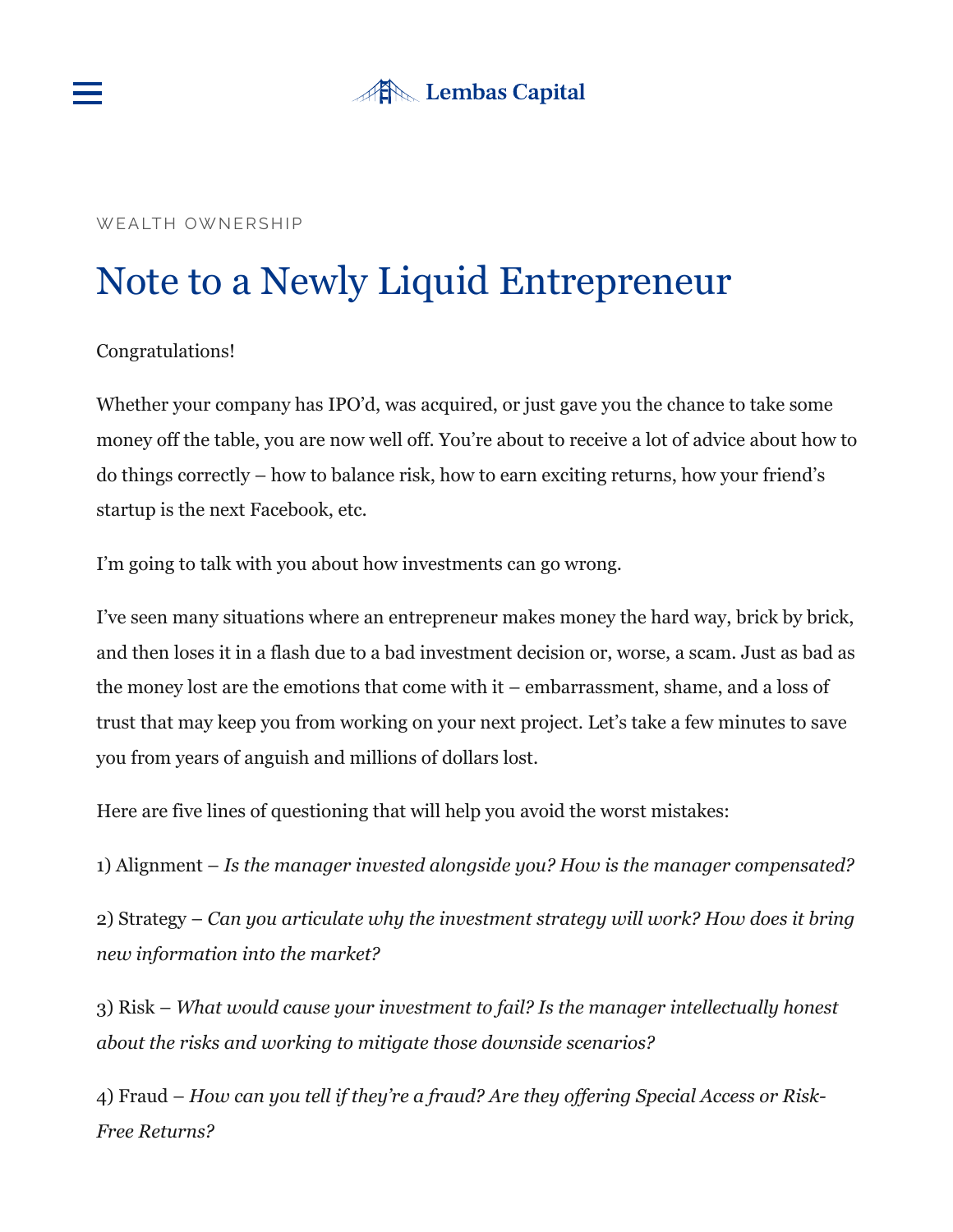# **Alignment**

#### *Is the manager invested alongside you? How is the manager compensated?*

Finance is an odd business. It's just like manufacturing, except every few years the manufacturers accidentally blow up the factory. Your goal should be to avoid getting caught in the blast. The reason this keeps happening is that people are driven by misaligned incentives.

There are three main incentive structures in finance: transactional (commission on initial sale), management (% of assets under management), and outcome (% of profits). Every financial institution has an ongoing internal struggle between these factions. When the transactional group wins out, the institution may focus too much on trading commissions and not enough on good investments. That's when you get the potential for a spectacular blowup.

You can mitigate these misaligned incentives by having the manager invest alongside you.

| Incentive Structure    | <b>Manager Compensation</b> | Example of Blowup                                                                                                                                                                  |
|------------------------|-----------------------------|------------------------------------------------------------------------------------------------------------------------------------------------------------------------------------|
| Transactional          | Commission per trade        | Investment banks selling mortgage-backed securities to<br>German banks, earning commissions on originations while<br>sharing little-to-no downside risk (pre-2008)                 |
| Management             | % of AUM                    | Guardianship abuse of elderly clients or of clients with<br>complicated family ownership structures (ongoing)                                                                      |
| Outcome                | % of profits                | Frontier market funds betting on lottery-ticket outcomes in<br>multiple investment vehicles and then collecting fees on the<br>winning bet while ignoring the other losses (1990s) |
| Invested Alongside You | Shared upside & downside    | Long-Term Capital Management GPs investing with LPs but<br>eventually being swamped by unforeseen movements<br>against their highly levered strategies (1998)                      |

#### **Incentive Structures in Finance**

There is no silver bullet, and a GP co-investment with the LP does not prevent an aggressive strategy from failing (see LTCM). Still, if your manager is willing to sell you a product but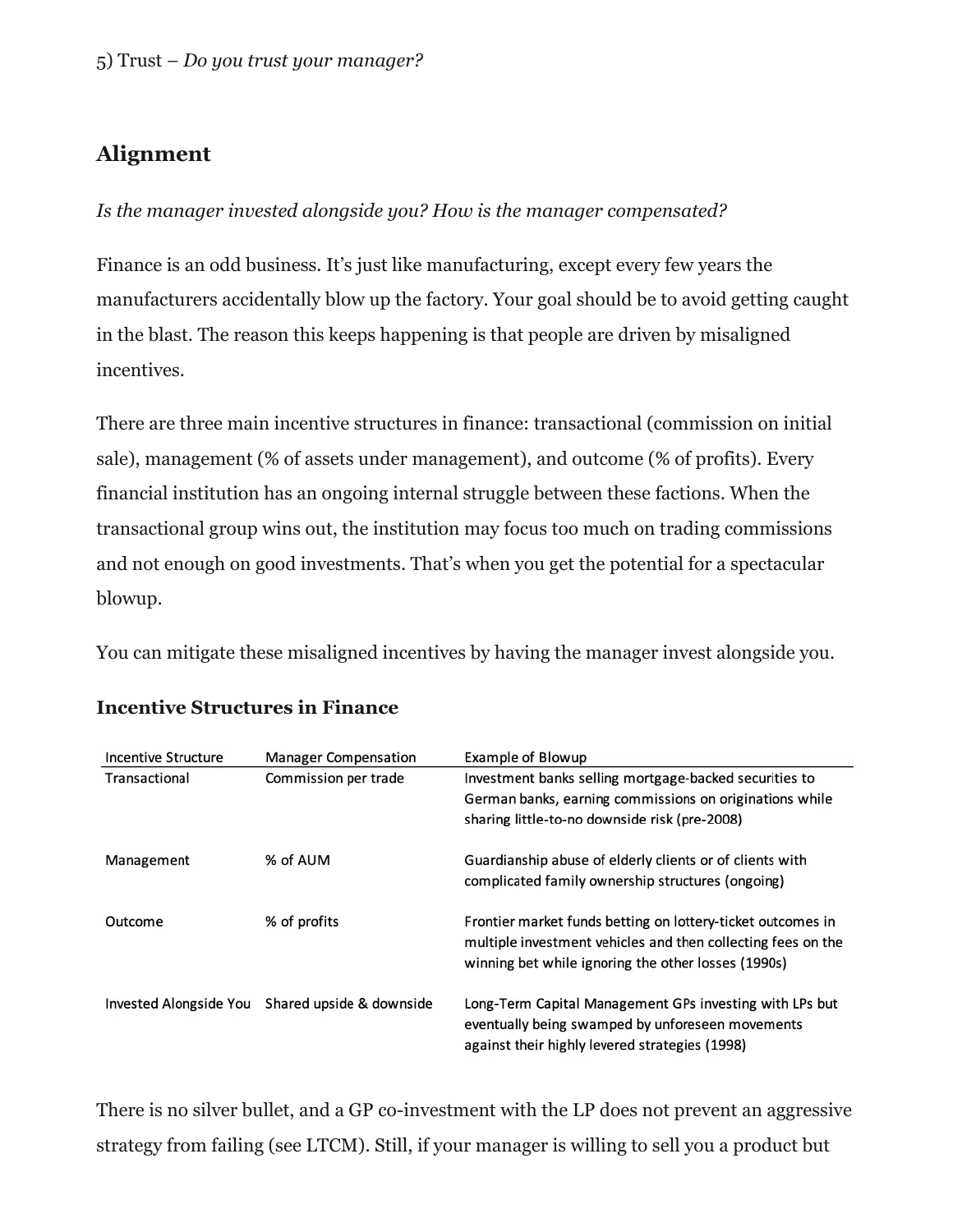isn't willing to personally invest the same way, you should think very carefully about investing. Even if the manager has different financial goals or if there is a good reason why the manager can't co-invest in the same fund, you may learn a great deal by asking why.

## **Strategy**

*Can you articulate why the investment strategy will work? How does it bring new information into the market?*

As I wrote in **[Lembas's credo](https://lembascapital.com/credo)**, capital markets are information markets. I believe an asset's price is comprised of (1) an asset's cash flows and (2) the capital flows of other investors in and out of that asset. Successful investors bring new information to the market about an asset's cash flows or capital flows. That's what people mean when they say they are looking for investors with an edge.

Your advisor should be able to articulate why they think their strategy has worked in the past and why it should keep working in the future. How are they sourcing new information? You should be able to understand it sufficiently such that it's not a black box to you. Or, if it is a black box and you still want to make the investment, just recognize what you're doing and then size your investment appropriately.

## **Risk**

*What would cause your investment to fail? Is the manager intellectually honest about the risks and working to mitigate those downside scenarios?*

There are many facets to risk management, but, simply put, a prudent investor tries to anticipate future risks and to stay resilient in the face of unforeseen catastrophes.

Understand what would cause the investment to collapse. As a basic heuristic, the main risks for long-term strategies are thesis (did they properly analyze the cash flows and capital flows?) and structure (can they get forced to sell too soon, even if they are right about the long-term thesis?). In contrast, the main risk for short-term strategies tends to be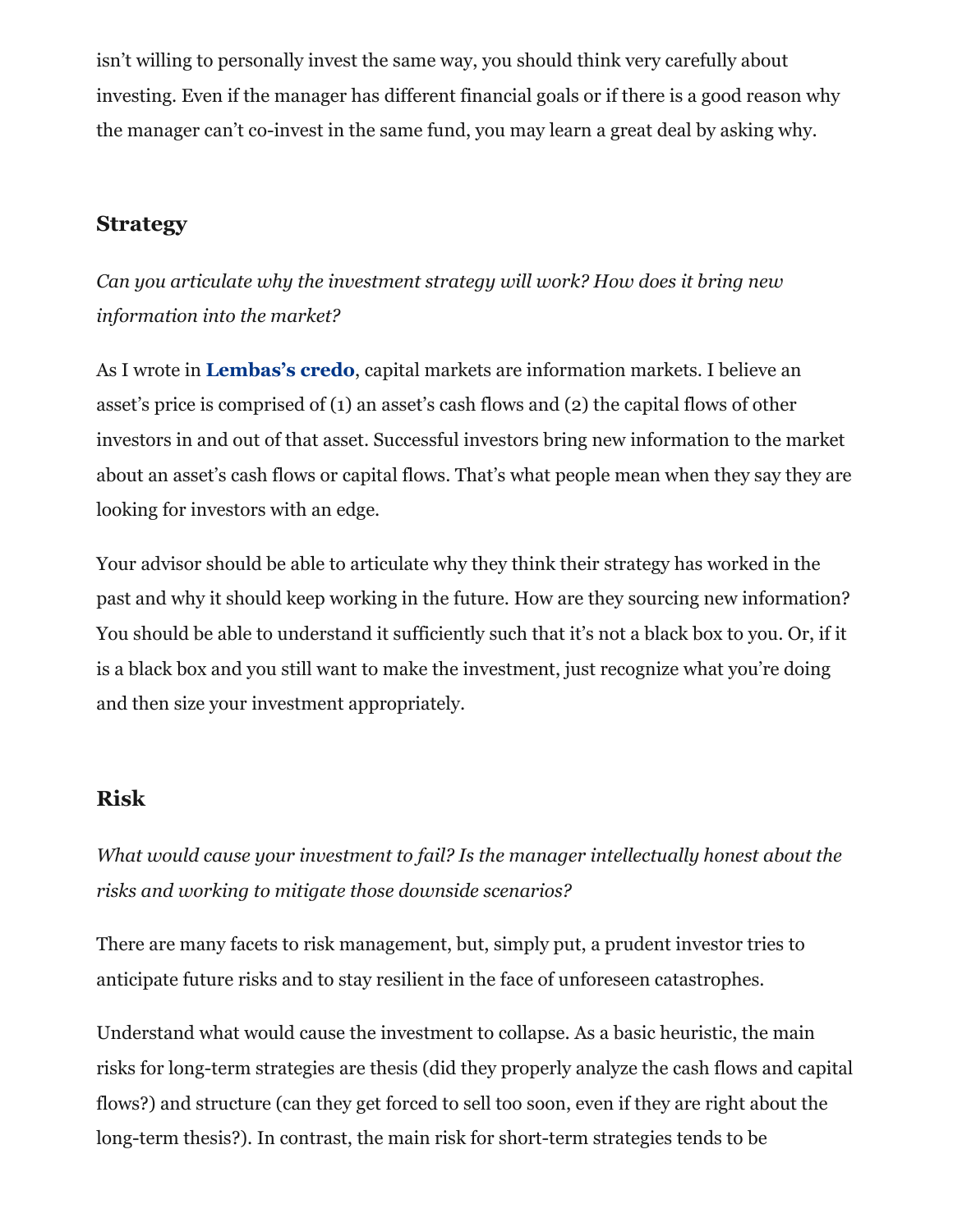operational (what is their current speed and/or research edge, and why will that continue to hold  $3+$  years down the line?).

Your advisor should be forthright about these risks – both for your sake and as a signal that they are vigilant in their own risk management. Part of being forthright is using an accurate measuring stick. An intellectually honest advisor won't play games with portfolio marks that mask the underlying risk (e.g. make sure that no one convinces you that illiquid assets are less volatile just because there aren't publicly available mark-to-market prices).

#### **Frauds**

*How can you tell if they're a fraud? Are they offering Special Access or Risk-Free Returns?* I've seen frauds come in two main flavors: Special Access and Risk-Free Returns.

Special Access fraudsters claim that *only they* can get you into the best private deals. They tend to prey on people who don't live in the region or don't work in the industry where those opportunities originate (e.g. selling Chinese monopoly stories to South Americans or selling Silicon Valley stories to Europeans). The best private investors often do have access advantages, the difference being that those are legitimate. You can sort one from the other by doing reference checks and by looking to see if other smart people in the ecosystem are also investing. For instance, virtually none of the top SF investors were taken into Theranos or Nikola.

The Risk-Free Returns fraud is more insidious. It's so hard to earn that initial capital that you will naturally be protective of it. Every wealth manager will tell you to keep a portion of your wealth in low-risk, low-return investments. Someone may approach you to tell you about a way to earn a little bit of a higher return with no added risk, month in and month out. It sounds too good to be true. It often is.

The soft version of the Risk-Free Returns fraud is a misrepresentation of an investment strategy. Many funds generate returns by selling insurance (aka short volatility). They collect premiums every month like clockwork. There's nothing wrong with the insurance business, so long as you are amply compensated for the risk you are insuring. The problem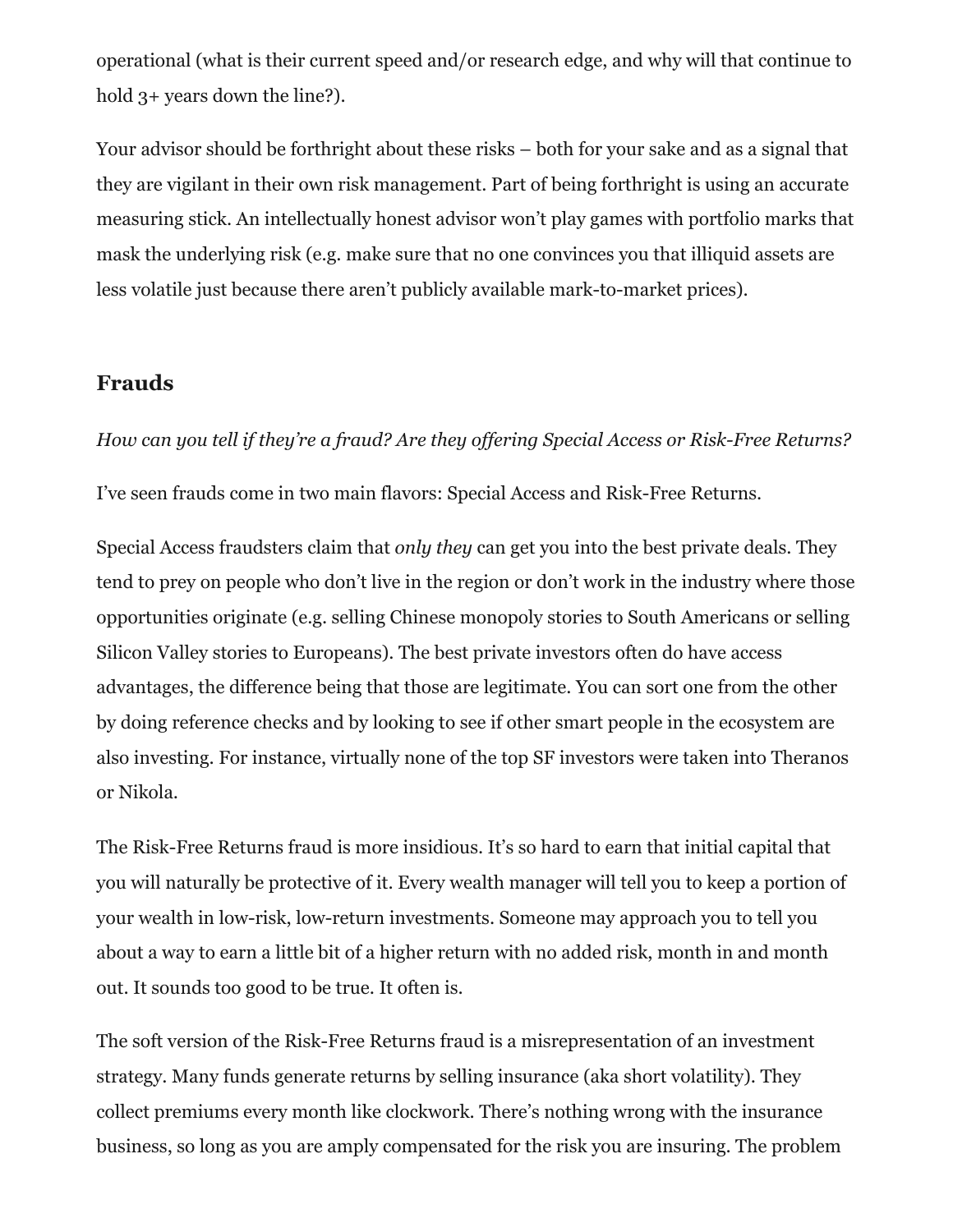is that, someday, the bill will come due. You shouldn't evaluate that kind of fund without recognizing what kind of major risk is being insured and what the true downside scenario entails.

The hard version of the Risk-Free Returns fraud is simply made-up returns. Bernie Madoff is the prime example here. Many Jewish charities in the New York and Palm Beach communities were ruined by the promise of steady, low-risk returns that were just a bit better than the standard low-risk low-return options.

To give you a taste of what to watch out for, here's a snapshot of how Madoff presented his Sentry fund to his clients. You can easily imagine how he sold the story — *do a bit better than the market with none of the downside*, *long track record of steady returns*, *lets you sleep soundly*.

#### **Bernie Madoff's "Risk-Free Returns"**



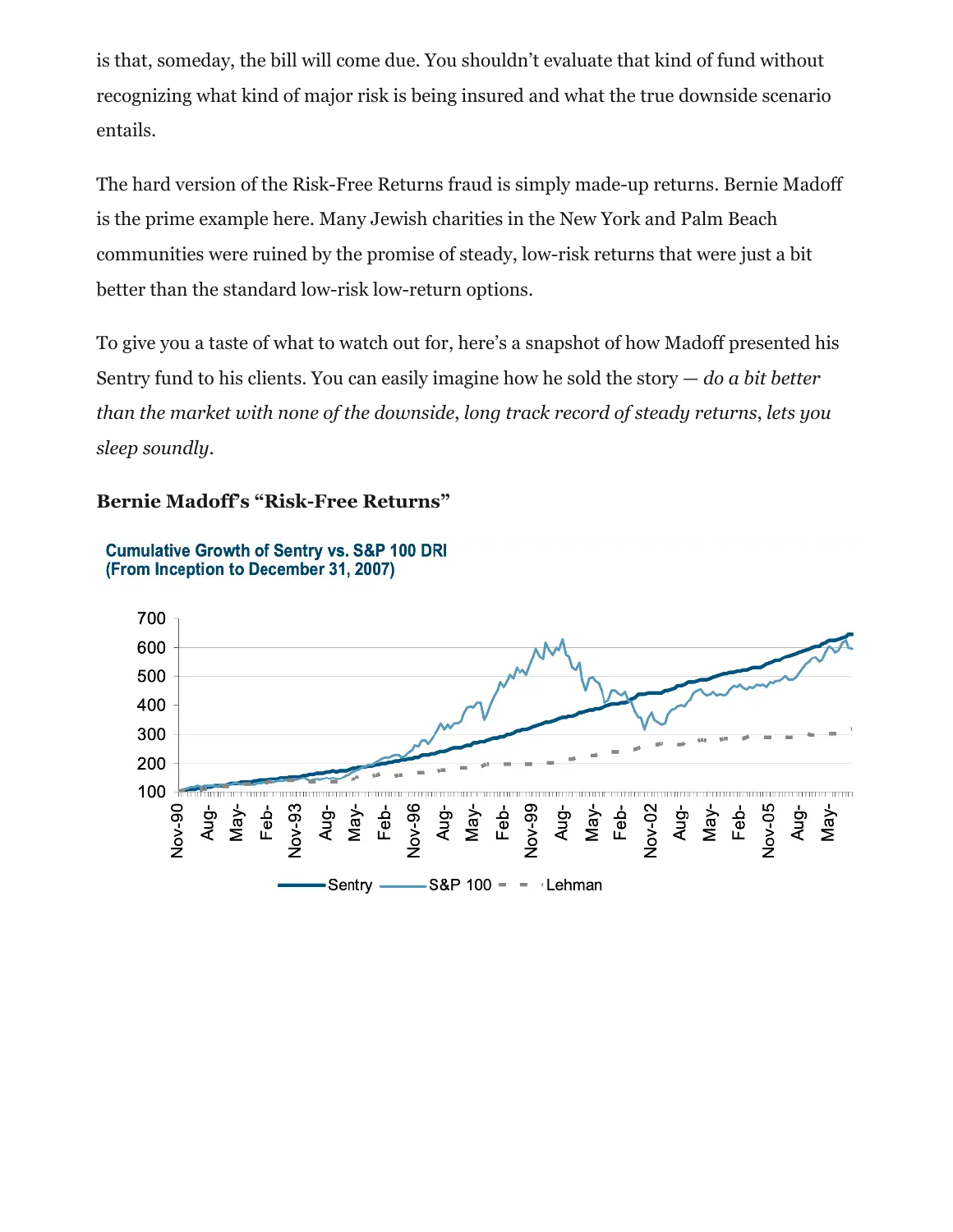|      |          |          |          |          |          |            |          |          |            |          |            |            | <b>Fairfield</b><br><b>Sentry Ltd.</b> | Certificate* |
|------|----------|----------|----------|----------|----------|------------|----------|----------|------------|----------|------------|------------|----------------------------------------|--------------|
|      | Jan      | Feb      | Mar      | Apr      | May      | <b>Jun</b> | Jul      | Aug      | <b>Sep</b> | Oct      | <b>Nov</b> | <b>Dec</b> | Year                                   | Year         |
| 1990 |          |          |          |          |          |            |          |          |            |          |            | 2.77%      | 2.77%                                  | 6.79%        |
| 1991 | 3.01%    | 1.40%    | 0.52%    | 1.32%    | 1.82%    | 0.30%      | 1.98%    | 1.00%    | 0.73%      | 2.75%    | 0.01%      | 1.56%      | 17.64%                                 | 38.52%       |
| 1992 | 0.42%    | 2.72%    | 0.94%    | 2.79%    | $-0.27%$ | 1.22%      | $-0.09%$ | 0.86%    | 0.33%      | 1.33%    | .36%       | 1.36%      | 13.72%                                 | 30.39%       |
| 1993 | $-0.09%$ | 1.86%    | 1.79%    | $-0.01%$ | 1.65%    | 0.79%      | 0.02%    | 1.71%    | 0.28%      | 1.71%    | 0.19%      | 0.39%      | 10.75%                                 | 21.96%       |
| 1994 | 2.11%    | $-0.44%$ | 1.45%    | 1.75%    | 0.44%    | 0.23%      | 1.71%    | 0.35%    | 0.75%      | 1.81%    | $-0.64%$   | 0.60%      | 10.57%                                 | 18.05%       |
| 1995 | 0.85%    | 0.69%    | 0.78%    | 1.62%    | 1.65%    | 0.43%      | 1.02%    | $-0.24%$ | 1.63%      | 1.53%    | 0.44%      | 1.03%      | 12.04%                                 | 19.67%       |
| 1996 | 1.42%    | 0.66%    | 1.16%    | 0.57%    | 1.34%    | 0.15%      | 1.86%    | 0.20%    | 1.16%      | 1.03%    | 1.51%      | 0.41%      | 12.08%                                 | 21.09%       |
| 1997 | 2.38%    | 0.67%    | 0.80%    | 1.10%    | 0.57%    | 1.28%      | 0.68%    | 0.28%    | 2.32%      | 0.49%    | 1.49%      | 0.36%      | 13.10%                                 | 23.83%       |
| 1998 | 0.85%    | 1.23%    | 1.68%    | 0.36%    | 1.69%    | 1.22%      | 0.76%    | 0.21%    | 0.98%      | 1.86%    | 0.78%      | 0.26%      | 12.52%                                 | 22.32%       |
| 1999 | 1.99%    | 0.11%    | 2.22%    | 0.29%    | 1.45%    | 1.70%      | 0.36%    | 0.87%    | 0.66%      | 1.05%    | 1.54%      | 0.32%      | 13.29%                                 | 25.27%       |
| 2000 | 2.14%    | 0.13%    | 1.77%    | 0.27%    | 1.30%    | 0.73%      | 0.58%    | 1.26%    | 0.18%      | 0.86%    | 0.62%      | 0.36%      | 10.67%                                 | 14.28%       |
| 2001 | 2.14%    | 0.08%    | 1.07%    | 1.26%    | 0.26%    | 0.17%      | 0.38%    | 0.94%    | 0.66%      | 1.22%    | 1.14%      | 0.12%      | 9.82%                                  | 17.79%       |
| 2002 | $-0.04%$ | 0.53%    | 0.39%    | 1.09%    | 2.05%    | 0.19%      | 3.29%    | $-0.14%$ | 0.06%      | 0.66%    | 0.10%      | 0.00%      | 8.43%                                  | 17.74%       |
| 2003 | $-0.35%$ | $-0.05%$ | 1.85%    | 0.03%    | 0.90%    | 0.93%      | 1.37%    | 0.16%    | 0.86%      | 1.26%    | $-0.14%$   | 0.25%      | 7.27%                                  | 15.48%       |
| 2004 | 0.88%    | 0.44%    | $-0.01%$ | 0.37%    | 0.59%    | 1.21%      | 0.02%    | 1.26%    | 0.46%      | 0.03%    | 0.79%      | 0.24%      | 6.44%                                  | 12.20%       |
| 2005 | 0.51%    | 0.37%    | 0.85%    | 0.14%    | 0.63%    | 0.46%      | 0.13%    | 0.16%    | 0.89%      | 1.61%    | 0.75%      | 0.54%      | 7.26%                                  | 10.50%       |
| 2006 | 0.70%    | 0.20%    | 1.31%    | 0.94%    | 0.70%    | 0.51%      | 1.06%    | 0.77%    | 0.68%      | 0.42%    | 0.86%      | 0.86%      | 9.38%                                  | 13.59%       |
| 2007 | 0.29%    | $-0.11%$ | 1.64%    | 0.98%    | 0.81%    | 0.34%      | 0.17%    | 0.31%    | 0.97%      | 0.46%    | 1.04%      | 0.23%      | 7.34%                                  | 7.58%        |
| 2008 | 0.63%    | 0.06%    | 0.18%    | 0.93%    | 0.81%    | $-0.06%$   | 0.72%    | 0.71%    | 0.50%      | $-0.06%$ |            |            | 4.50%                                  | 5.40%        |

#### *Source:* Bernie Madoff's Sentry Fund

Unfortunately, even the most prestigious private banks have little to offer but an apology when you invest in a fraud through them. This is **[Union Bancaire Privée's statement](https://www.dropbox.com/s/ffovoxxuyi0bdfx/2008-12%20Union%20Bancaire%20Privee%20-%20%20Investing%20with%20Madoff.pdf?dl=0)** to their clients after Madoff was uncovered. The good news is that an experienced fund manager could have spotted the problem immediately (as many did).

If you're approached with any special access, structured product, or volatility selling strategy, make sure that you understand the true risk profile or that you speak with someone who does. Many of those structures are fine, but the dangerous ones are the ones that blow up the factory.

#### **Trust**

#### *Do you trust your manager?*

All of this comes down to trust.

The best advisors will want to build a lifelong relationship with you. They'll strive to earn your trust, and they'll be figuring out how much they can trust you too. Outcome-driven investors look for clients who will back them to deploy capital during market downturns,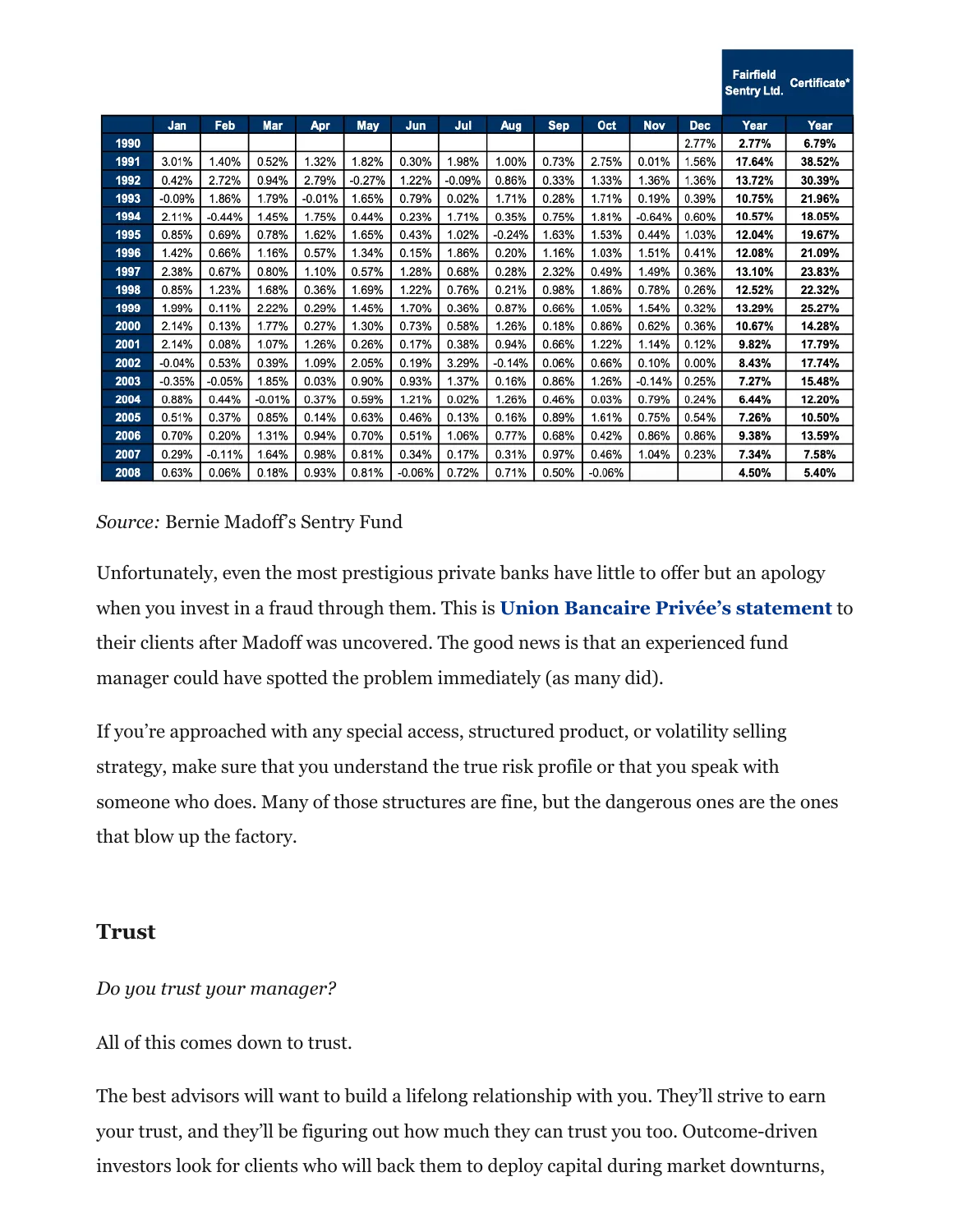just at the exact moment when others are uncomfortable doing so too. Great clients really do help investors earn great returns.

I don't think there's any trick I can tell you about assessing who you can trust. I'm sure you've had to figure this out in your own business, and I don't think it will be any different here.

## **What's Next?**

It's always exciting to see a project come to fruition, and it's just as exciting to start the next one. I hope you can build on your success as a source of strength, not as a burden to be carried.

Wealth ownership can be a significant life transition. There are libraries of material to read. [If you wanted to narrow it down to two selections, I would recommend](https://www.amazon.com/Destructive-Power-Family-Wealth-Succession/dp/1119327520) **The Destructive Power of Family Wealth** by Philip Marcovici (a book on wealth planning by the former [chair of Baker McKenzie's wealth management and tax practices\) and](https://grahamduncan.blog/letter-to-a-friend-who-just-made-a-lot-of-money/) **Letter to a friend who just made a lot of money** by Graham Duncan (an essay on managing yourself and selecting a wealth manager by the head of a major family office).

Those should cover the basics, and I'm happy to go into more detail as specific questions come up. From there, you just have to pick and choose what works best for you.

Congrats again, and can't wait to hear what you're up to next,

#### Luke

*Thanks to my friends in wealth management who helped me first learn these lessons, and credit to Benn Eifert for the factory analogy.*

*This essay was inspired by conversations I had with two friends who recently came into wealth – one a young SF tech executive whose company was sold, one a middle age Middle East entrepreneur who took a dividend from his family business. As with everything open to the public, these are my personal opinions and not to be construed legally as financial advice. Please select your advisors with care and consult with them directly.*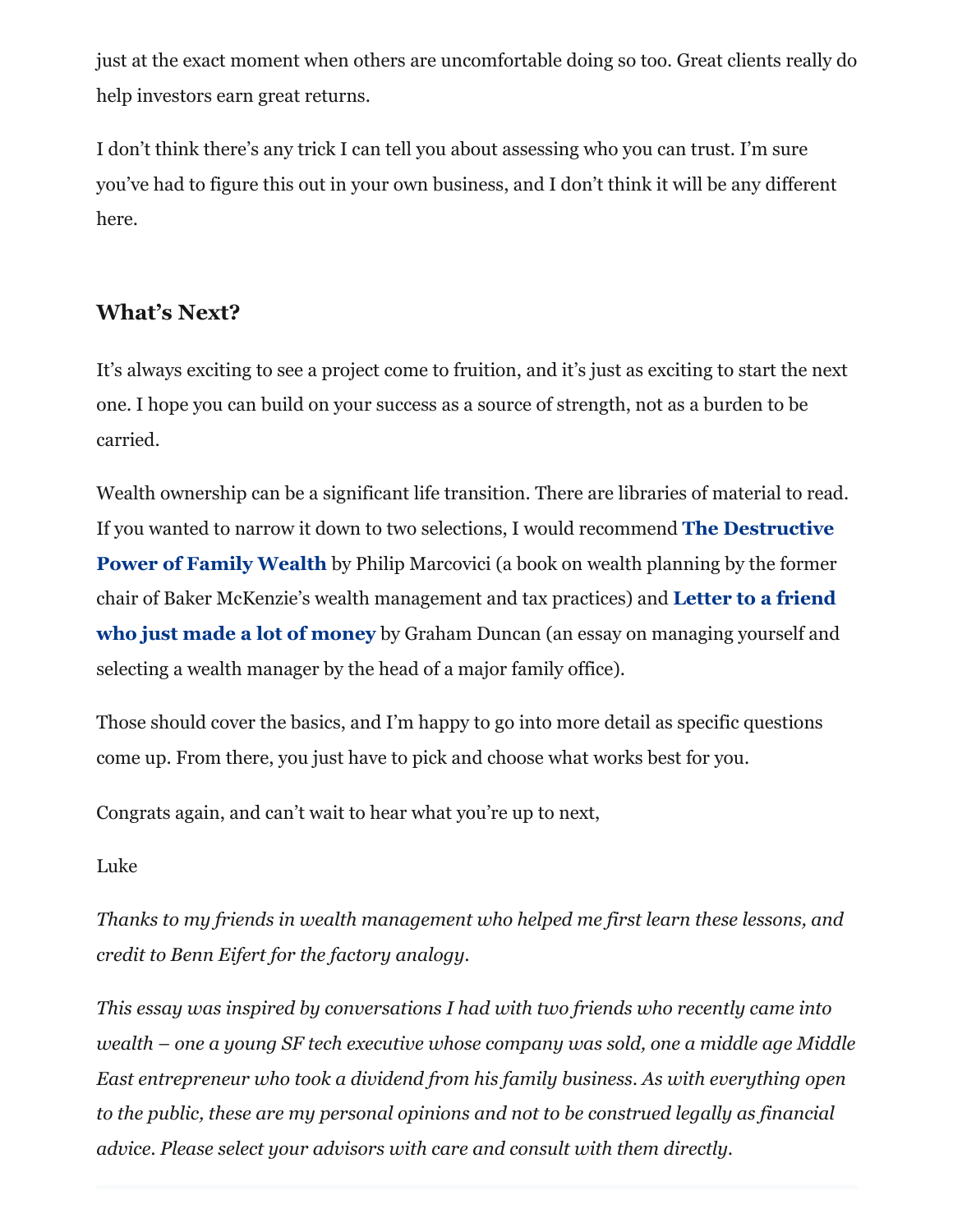

#### SUBSCRIBE TO OUR MEMOS



Learn more about Lembas Capital's **[Charitable Giving](https://lembascapital.com/img/Lembas-Capital-Charitable-Giving.pdf)**



Lembas Capital is a signatory to the **[Principles for Responsible Investment](https://www.unpri.org/)**



Lembas Capital maintains best practices in administration and KYC/AML compliance with **[Opus Fund Services](https://www.opusfundservices.com/)**